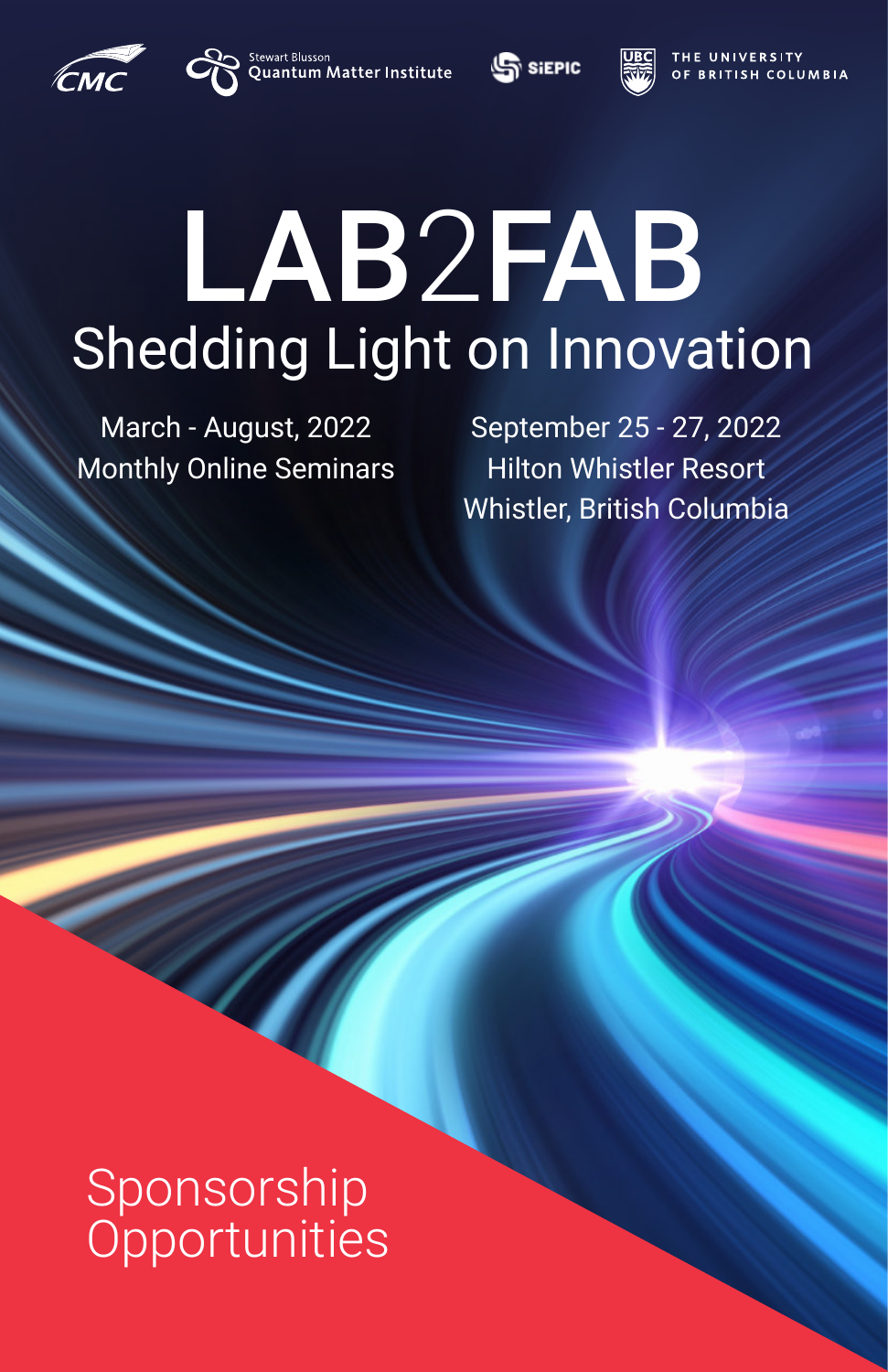### Event Update

In light of the most recent wave of COVID-19, the Organizing Committee has decided to postpone the in-person aspect of this event until **September 25-27, 2022**.

In the meantime, we are pleased to bring you a series of virtual seminars that will take place online once a month between March and August. These seminars will include condensed versions of some of the speaker sessions planned for the in-person event, and presentations from various labs in Canada wishing to showcase their tools and capabilities.

- Virtual Seminar 1 March 15
- Virtual Seminar 2 April 19
- Virtual Seminar 3 May 17
- Virtual Seminar 4 June 21
- Virtual Seminar 5 July 19
- Virtual Seminar 6 August 16
- LAB2FAB Workshop September 25-27





The online component of LAB2FAB will be free to attend, and we will use these sessions to routinely update our delegates on the state of play for the in-person event.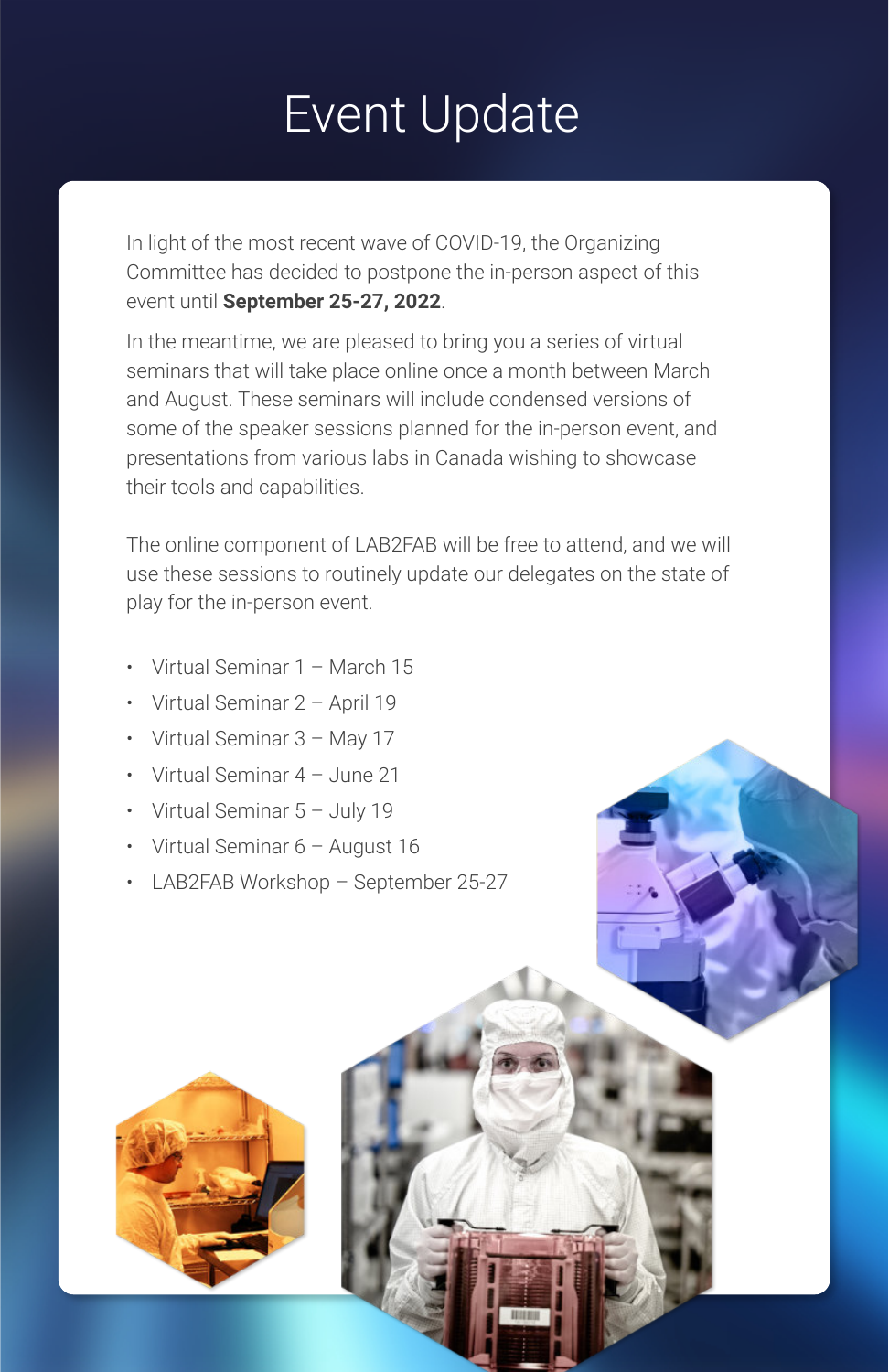### Shedding Light on Innovation

#### Purpose of the event

The LAB2FAB bi-annual meeting provides a platform for industry, academic-based fabrication and characterization centres, and government labs to collaborate in overcoming their R&D challenges. Our goal is to help all parties build their capacity and expertise to increase Canadian competitiveness in manufacturing of microsystems and nanotechnology innovations.

#### Target Attendees

**60-80** delegates from across industry, academic labs, and government labs, including fabrication plant managers, academic and industrial lab directors, innovators, research faculty and staff.

### Questions to be addressed during the workshop:

- How do we enhance connections among technology developers in the Canadian ecosystem to maximize benefit from technology offerings nationwide?
- How does the community relate to the infrastructure available inside and outside Canada? Where can we exchange value in cross-border partnerships?
- What actions should be taken after this to pursue specific opportunities?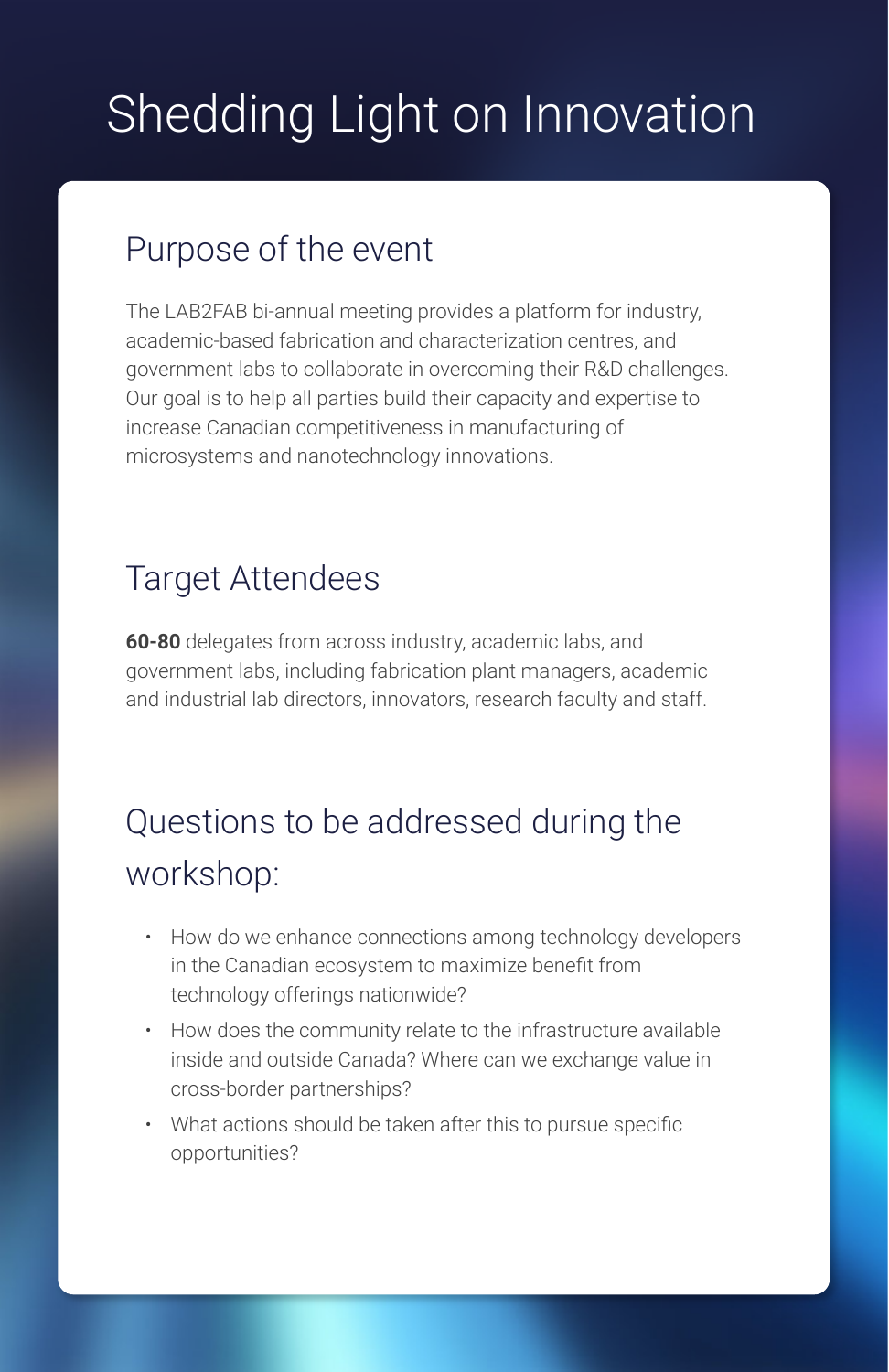Industry partners can gain increased exposure with workshop delegates by sponsoring all or parts of the full event, including reception and networking breaks, exhibition spaces, online presence, social media, etc.

### Sponsorship Opportunities

#### Gold Event Sponsor: \$2,500 (2 available)

- Two full complimentary registrations for the full event.
- Recognition at the opening session and during networking breaks.
- Opportunity to present a two-minute promotional video to all participants at the opening session on either Day 1 or Day 2 of the event.
- Corporate logo on webpage and social media, event signage and materials, event promotion.
- Verbal recognition and corporate logo displayed during opening remarks of all virtual seminars (6 seminars in total).
- Opportunity to provide corporate promotional materials for attendees.

- Two full complimentary registrations for the full event.
- Exhibition table in the networking area during the 2 day event.
- Corporate logo on webpage, social media and event materials.
- Verbal recognition and corporate logo displayed during opening remarks of all virtual seminars (6 seminars in total).
- Opportunity to provide corporate promotional materials at exhibition booths.

#### Silver Event Sponsor I – Exhibitor: \$1,500 (10 available)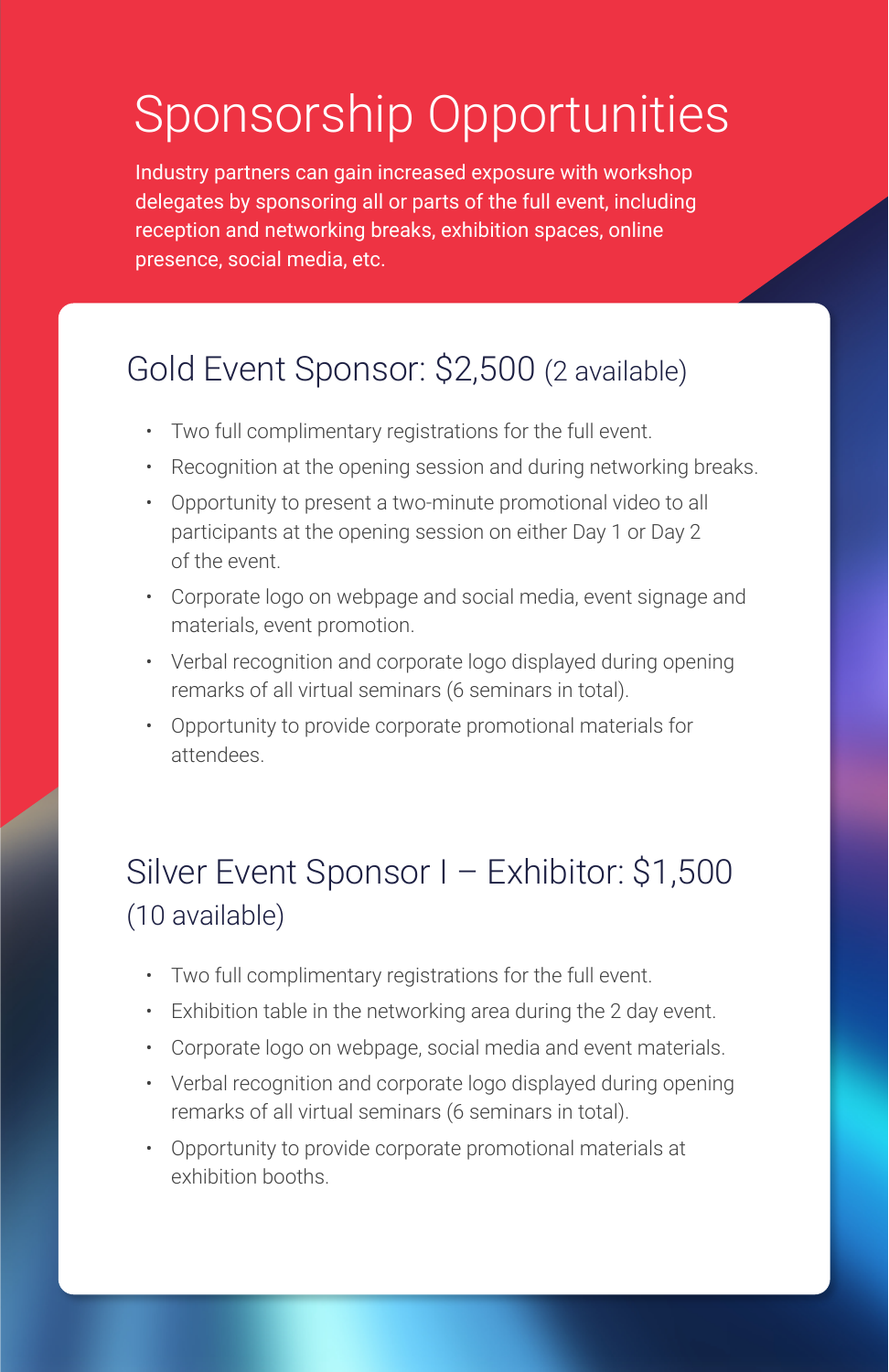#### Silver Event Sponsor II – Reception & Networking : \$1,500 (10 available)

- Two full complimentary registrations for the full event.
- Signage with corporate logo displayed during networking breaks and reception.
- Corporate logo on drink tickets.
- Recognition during networking breaks.
- Verbal recognition and corporate logo displayed during opening remarks of all virtual seminars (6 seminars in total).
- Corporate logo on webpage, social media and event materials.

#### Bronze Event Sponsor – Online: \$500 (unlimited)

- Corporate logo on webpage and social media.
- Verbal recognition and corporate logo displayed during opening remarks of all virtual seminars (6 seminars in total).
- \$500 discounted from the cost of SIlver or Gold sponsorship if you decide to also sponsor the in-person event.

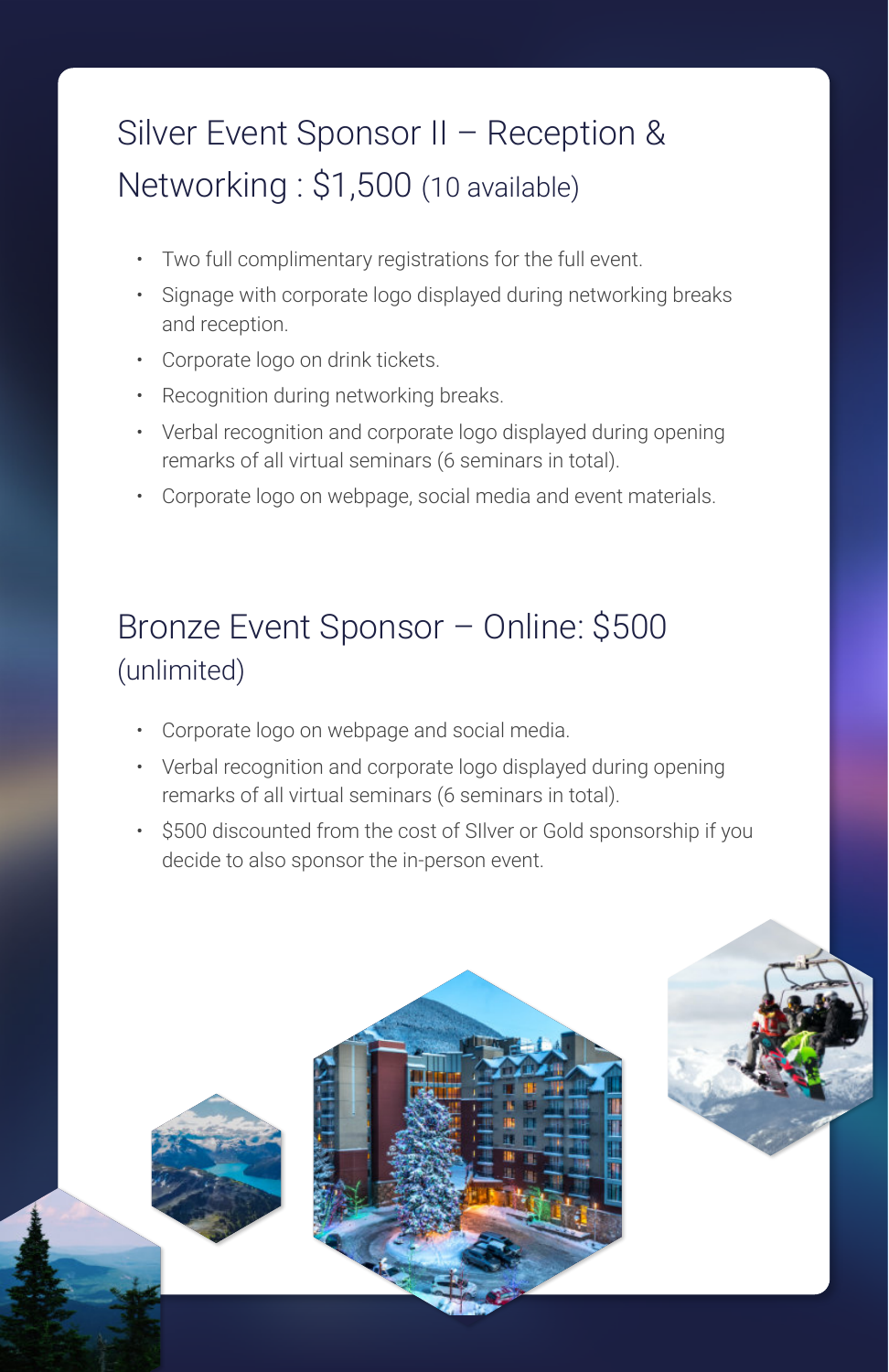### Sponsorship Opportunities

### Rising Stars

#### Rising Stars Program Sponsor: \$1,500 (2 available)

- Two full complimentary registrations for the full event.
- Recognition at the "R&D Milestone & Expertise Needed" session
- Opportunity to present a two-minute promotional video to all participants.
- Corporate logo on webpage, social media, event signage and materials – including "Rising Stars" program page and targeted promotions about the program.
- Verbal recognition and corporate logo displayed during opening remarks of all virtual seminars (6 seminars in total).
- Opportunity to provide corporate promotional materials for attendees.

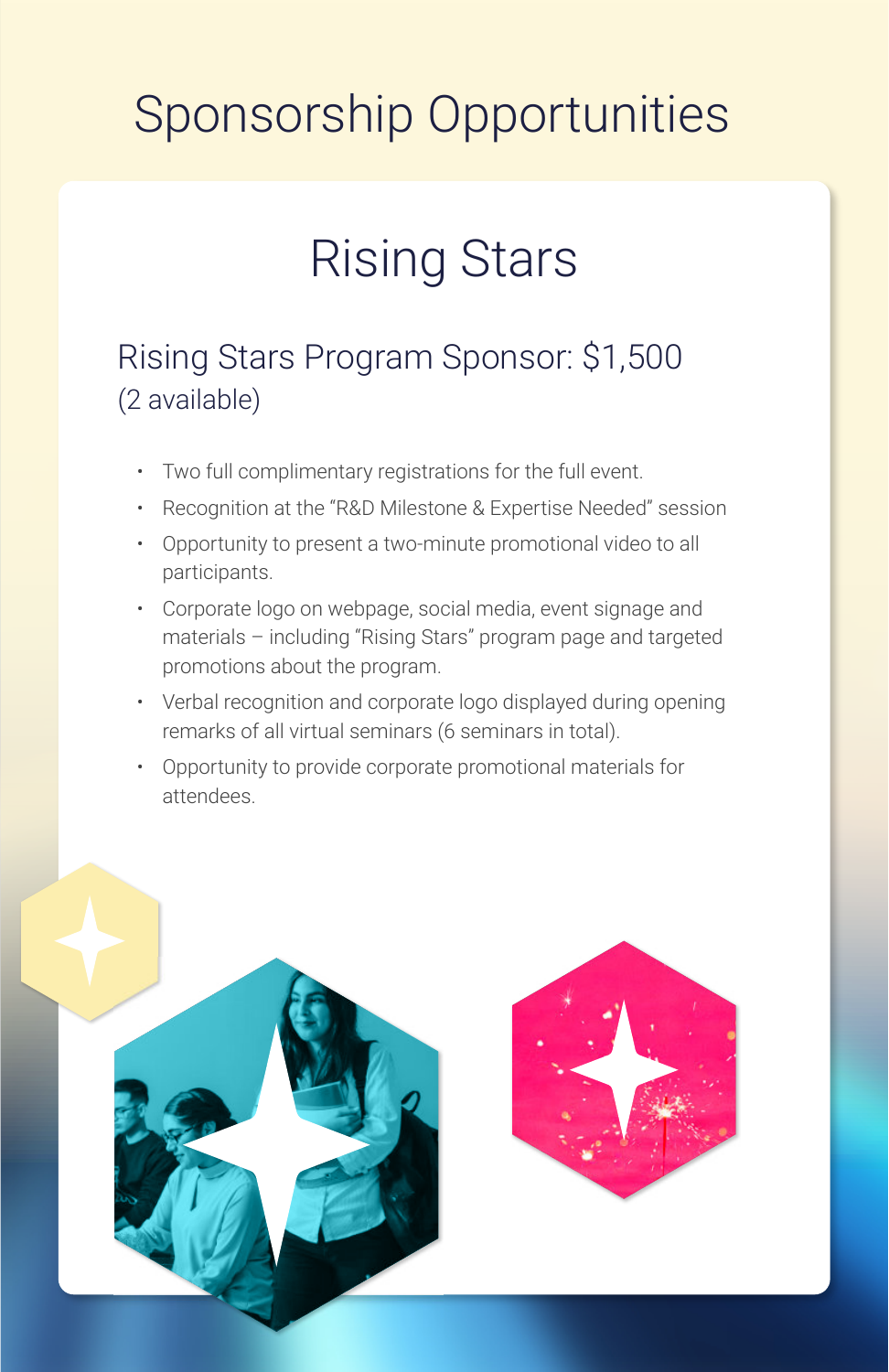### Sponsorship Opportunities

### Academic Sponsors

#### Academic Lab Sponsor: \$300 (for fabrication and characterization facilities)

- One full complimentary registration for the full event.
- Corporate logo on webpage, social media and event materials.
- Verbal recognition and corporate logo displayed during opening remarks of all virtual seminars.
- Opportunity for presentation or recorded video promotion during one of the online seminars (12 slots available, first come first serve).
- Part of the LAB2FAB programming will include a community roadmapping activity that will lead to a whitepaper on the landscape of micro and nano fabrication in Canada. This sponsorship package includes a commitment to take part in this activity.